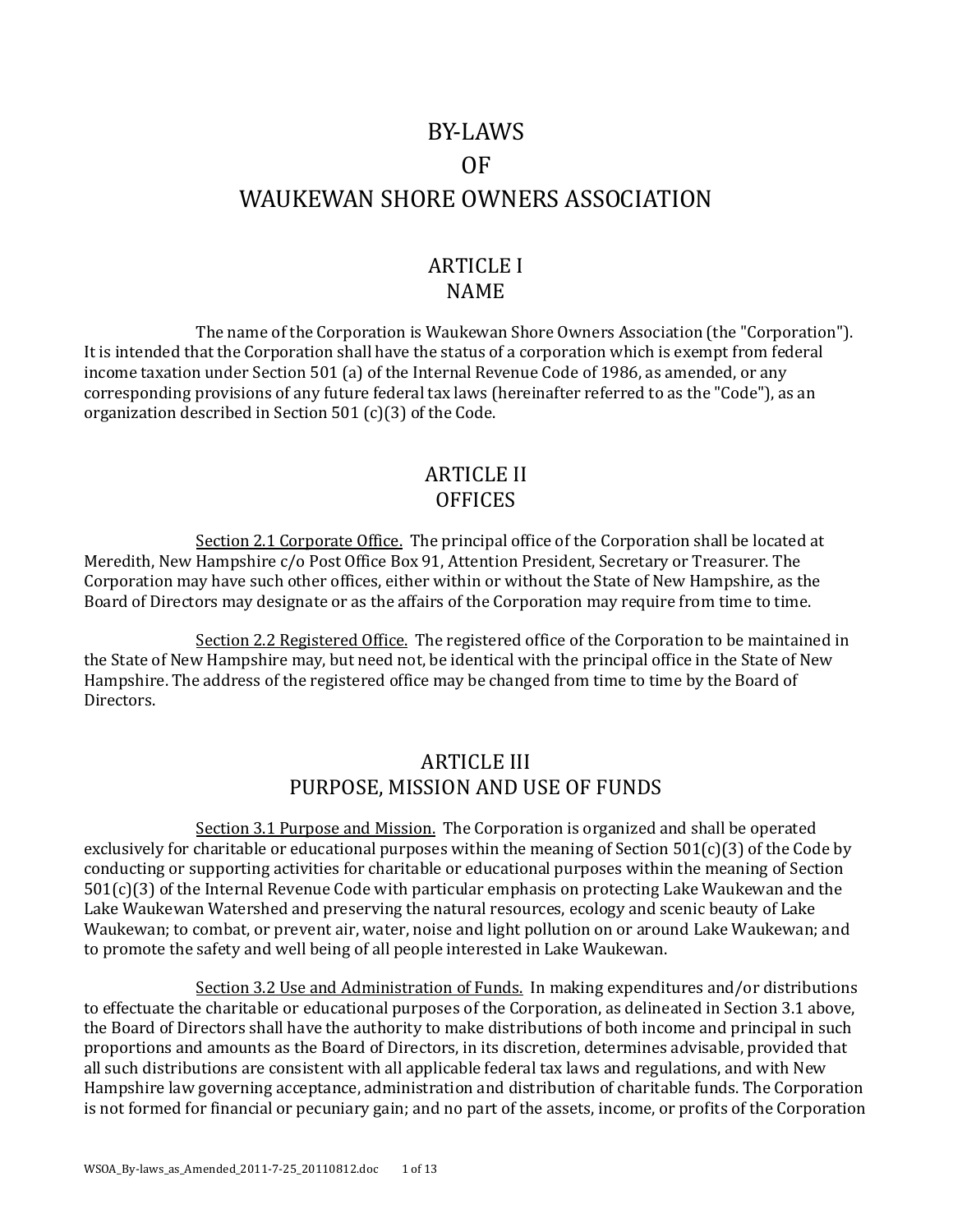shall be distributable to, or inure to, the benefit of its directors or officers or any other private person, except as provided in Section 5.10 and Article XI, and except to make payments and distributions in furtherance of the purposes of the Corporation, as set forth in the Articles of Organization and Section 3.1 above. No substantial part of the activities of the Corporation shall be the carrying on of propaganda, or otherwise attempting to influence legislation; and no part of the activities of the Corporation shall be the participation in, or intervention in (including the publishing or distributing of statements), any political campaign on behalf of or in opposition to any candidate for public office. The Corporation shall not engage in any excess benefit transaction within the meaning of Section 4958 of the Code.

Section 3.3 Private Foundation Procedures. In the unlikely event that the Corporation becomes a private foundation within the meaning of Section 509 of the Code for a taxable year, the Corporation ( a) shall distribute its income for each tax year in such manner so that it will not become subject to the tax on undistributed income imposed by Section 4942 of the Code; ( b) shall not engage in any act of self-dealing, as defined in Section 4941(d) of the Code; ( c) shall not retain any excess business holdings, as defined in Section 4943(c) of the Code; (d) shall not make any investments in a manner that would incur tax liability under Section 4944 of the Code; and ( e) shall not make any taxable expenditures, as defined in Section 4945(d) of the Code. In order fully to effectuate the provisions of this Section, the Corporation shall adopt such procedures, and shall otherwise adhere to such administrative requirements as may from time to time be necessary, in order fully to comply with all applicable federal tax laws and regulations.

Section 3.4 Termination of Corporation. Upon the dissolution of the organization, assets shall be distributed for one or more exempt purposes within the meaning of section  $503(c)(3)$  of the Internal Revenue Code, or corresponding section of any future Federal tax code, or shall be distributed to the Federal government, or to a state or local government, for a public purpose. Any such assets not disposed of shall be disposed of by the Court of Common pleas of the county in which the principal office of the organization is then located, exclusively for such purposes or to such organization or organizations, as said Court shall determine, which are organized an operated exclusively for such purposes.

# ARTICLE IV **MEMBERS**

Section 4.1 Enumeration. The Members of the Corporation shall consist of two classes: Individual Members and Associate Members. The Members of the Corporation shall be those individuals who are in good standing by having paid the annual dues established by the Corporation. There shall be only one dues required per family, regardless of the number of lots owned directly or indirectly by such family. Each individual due-paying member in good standing shall have one vote.

Associate Members are those individuals and bona fide conservation, water quality or wildlife preservation organizations that share our goals of preserving water quality and health of the Waukewan watershed. Such individuals and organizations may join without dues as non-voting members.

Individual Members are those individuals who are in good standing by having paid the annual dues established by the Corporation.

Section 4.2 Resignations. Any Member may resign at any time by giving notice of his, her or its resignation in writing to any officer or director of the Corporation. Further, a member will be deemed to have resigned by failing to pay the annual dues on or before the Annual Meeting each year.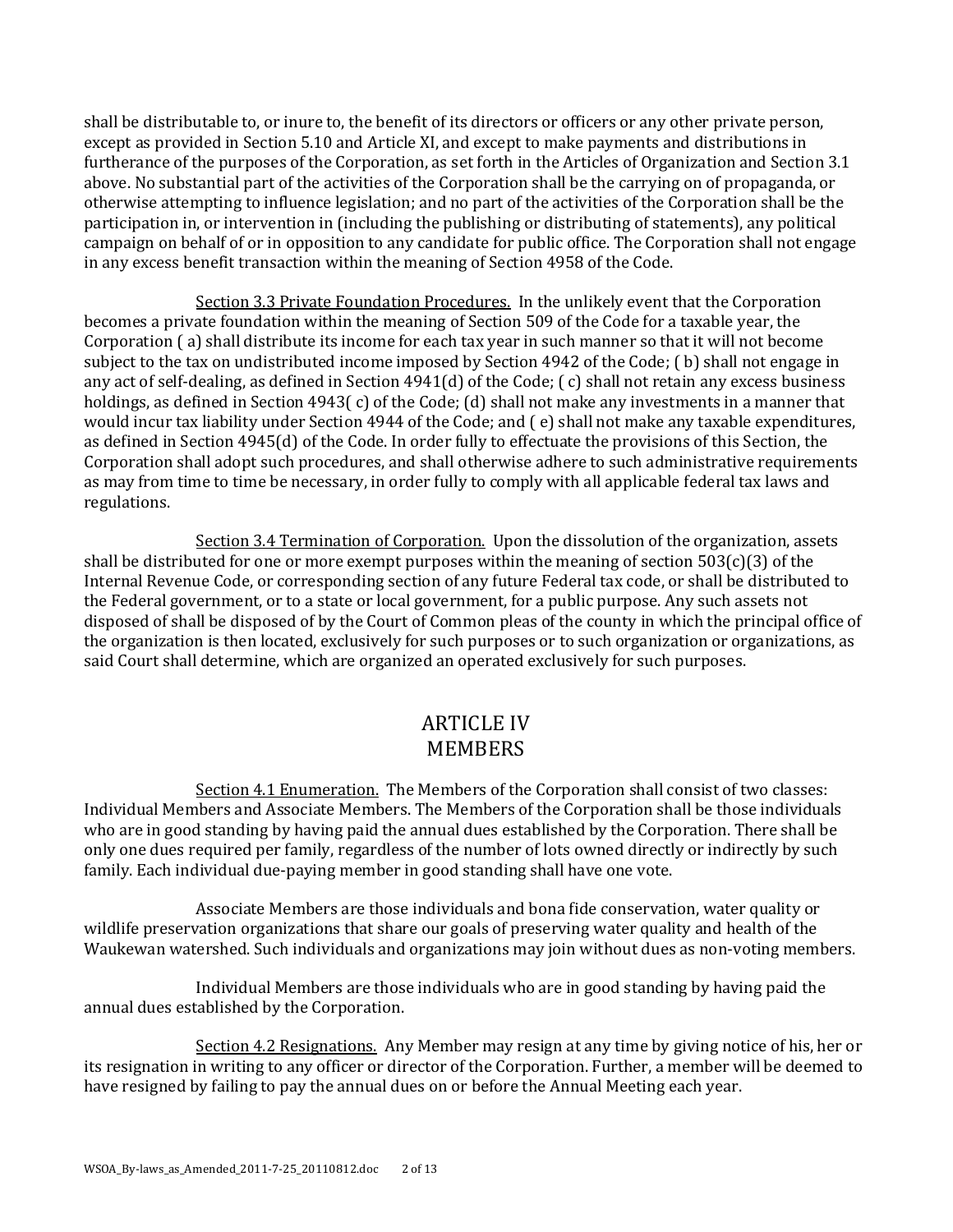Section 4.3 Removals. Members may be removed from membership at any time with or without cause by a majority vote of Members, or by a vote of three fourths (3/4ths) of the directors.

Section 4.4 Place of Meetings. All meetings of Members shall be held at such place within Meredith, New Hampton or Center Harbor, New Hampshire as is named in the call.

Section 4.5 Annual Meeting. The annual meeting of Members shall be held on or about the third Saturday in July and shall be called by the President. In the event the annual meeting is not held on such date, a special meeting in lieu of the annual meeting may be held with all the force and effect of an annual meeting.

Section 4.6 Special Meetings. Special meetings of Members may be called by the President or by any director, and shall be called by the secretary, or in the case of the death, absence, incapacity or refusal of the secretary, by any other officer, upon written application of any fifteen (15) Members entitled to vote thereat. In case none of the officers or directors are able or willing to call a special meeting, the Court, upon application of said Member or Members entitled to vote thereat, shall have jurisdiction in equity to authorize one or more of such Members to call a meeting by giving such notice as is required by law.

Section 4.7 Notices. All meetings of Members shall be called by giving at least fourteen (14) days notice to each Member stating the place, day and hour for the meetings and the purpose thereof. Notices shall be mailed postpaid to or delivered at the address of the Members as they appear on the books of the corporation. Whenever notice of a meeting is required to be given a Member under applicable law, the Articles of Organization or these By-laws, a written waiver thereof, executed before or after the meeting by such Member or his or its attorney thereunto authorized and filed with the records of the meeting, shall be deemed equivalent to such notice. Notwithstanding the foregoing, notice of any change of the date fixed in the By-Laws for the annual meeting shall be given to all Members at least twenty (20) days before the new date fixed for such meeting.

Section 4.8 Quorums. Ten (10) Members in person or by proxy shall constitute a quorum, but a smaller number may adjourn a meeting from time to time without further notice until a quorum is present.

Section 4.9 Voting. At all meetings of the Members every Member shall be entitled to one vote. Each dues paying family shall have one vote. When a quorum is present at any meeting, the vote of a majority of Members present shall, except where a larger vote may be required by law, the Articles of Organization or these By-Laws, decide any question brought before the meeting. Members may vote by written proxy dated not more than three (3) months before the meeting named therein, which shall be filed with the secretary of the meeting, or any adjournment thereof, before being voted.

Section 4.10 Action by Consent. Any action required or permitted to be taken at any meeting of Members may be taken without a meeting if twenty percent (20%) of the

Members consent to the action in writing and the written consents are filed with the records of the meetings of the Members. Such consents shall be treated for all purposes as a vote at a meeting.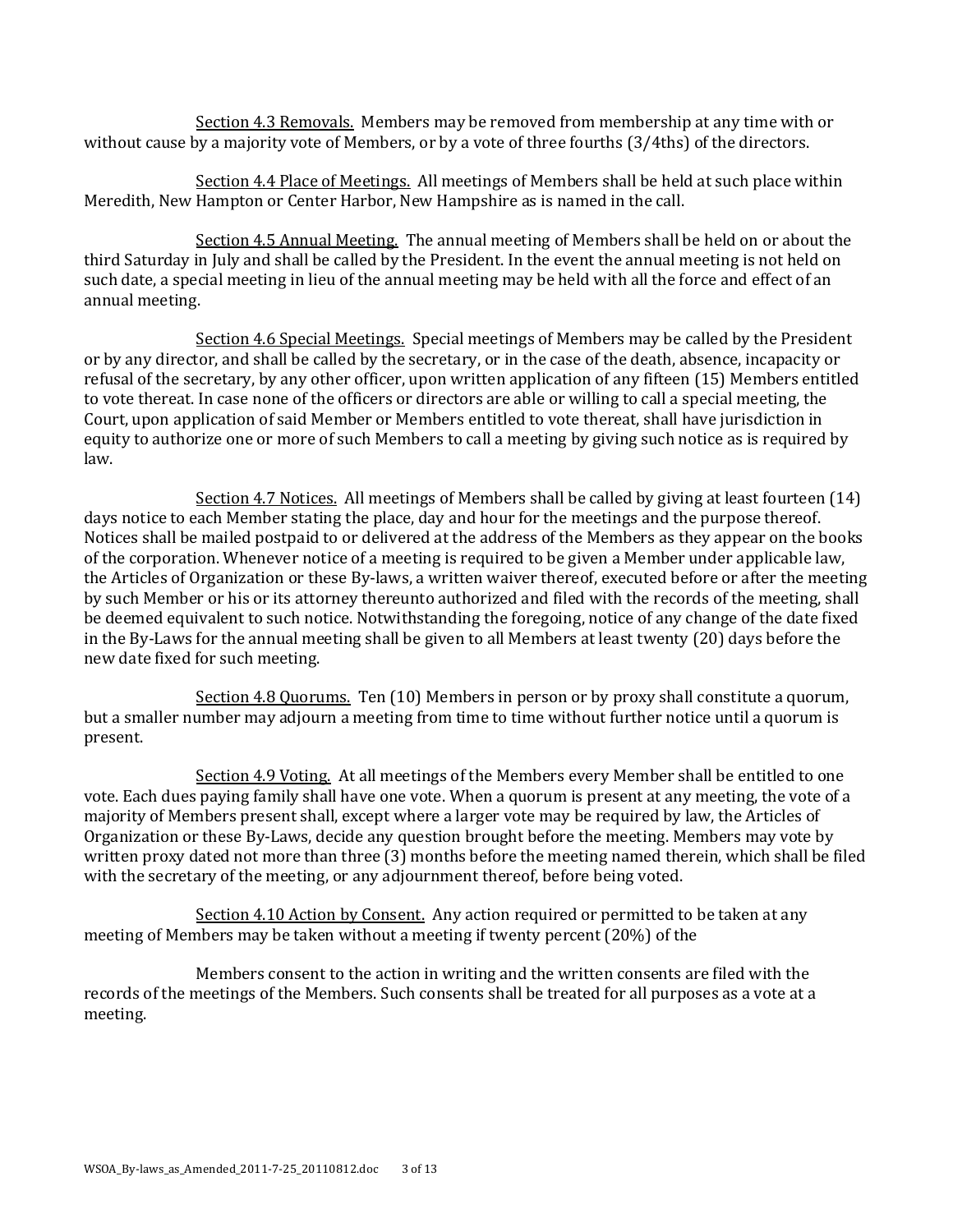## ARTICLE V BOARD OF DIRECTORS

Section 5.1 General Powers. The business, management and affairs and control of the property of the Corporation shall be managed and supervised by its Board of Directors, which shall exercise in the name of and on behalf of the Corporation all of the rights and privileges legally exercisable by the Corporation as a corporate entity, except as may otherwise be provided by law, the Articles of Organization, or these By-Laws. The Board of Directors, as the governing body of the Corporation, shall have the authority to receive, administer, invest and distribute property on behalf of the Corporation in accordance with the provisions set forth in the Corporation's Articles and these By-Laws.

Section 5.2 Number, Tenure, and Qualifications. The Board of Directors shall consist of up to eleven (11) persons provided, however, that all of the powers and obligations of the Board of Directors may be exercised so long as there are not less than five (5) Directors. The President, Treasurer and Secretary of the Corporation shall be directors. The number of directors may be increased or decreased from time to time by amendment of these By-Laws, but no decrease shall have the effect of shortening the term of an incumbent director.

The Board of Directors shall be appointed by the Members. The term of each director shall be three (3) years, with terms of office staggered in such a manner to assure that the terms of office of not more than one third (1/3) of all directors will expire in anyone year, provided, however, the President of the Corporation shall continue as a director so long as he/she holds the office of President.

Each director shall hold office until his or her term shall have expired and his or her successor shall have been appointed, or until his or her earlier resignation, removal from office, or death. A retiring director may succeed himself or herself, provided that no director may serve more than three (3) consecutive terms. Directors shall be natural persons who have attained the age of twenty-one (21) years, but need not be residents of the State of New Hampshire.

Any vacancy occurring in the Board of Directors, including vacancies created by the removal of directors with or without cause shall be filled by the remaining directors. A director appointed to fill a vacancy shall serve for the unexpired term of his or her predecessor in office, or, if there is no predecessor, until the next election of directors.

Notwithstanding the foregoing, at no time shall the Board of Directors of the Corporation be constituted so as to be controlled directly or indirectly by one or more disqualified persons with respect to the Corporation, as defined in Section 4946 of the Code, other than "foundation managers" as defined by the Code, and other than directly or indirectly by one or more organizations described in Section 509(a)(1) or Section 509(a)(2) of the Code, as further defined in Section 509(a)(3) of the Code and the regulations promulgated thereunder.

Section 5.3 Annual Meeting. The Annual Meeting of the Board of Directors shall be held within the State of New Hampshire at such time and date following the close of the Corporation's fiscal year as shall be determined by the Board of Directors. The purpose of the Annual Meeting shall be to elect officers and transact such other business as may properly be brought before the meeting. If the election of officers shall not be held on the day designated for the Annual Meeting of the Board of Directors, or at any adjournment thereof, the Board of Directors shall cause the election to be held at a special meeting of the Board of Directors as soon thereafter as may be convenient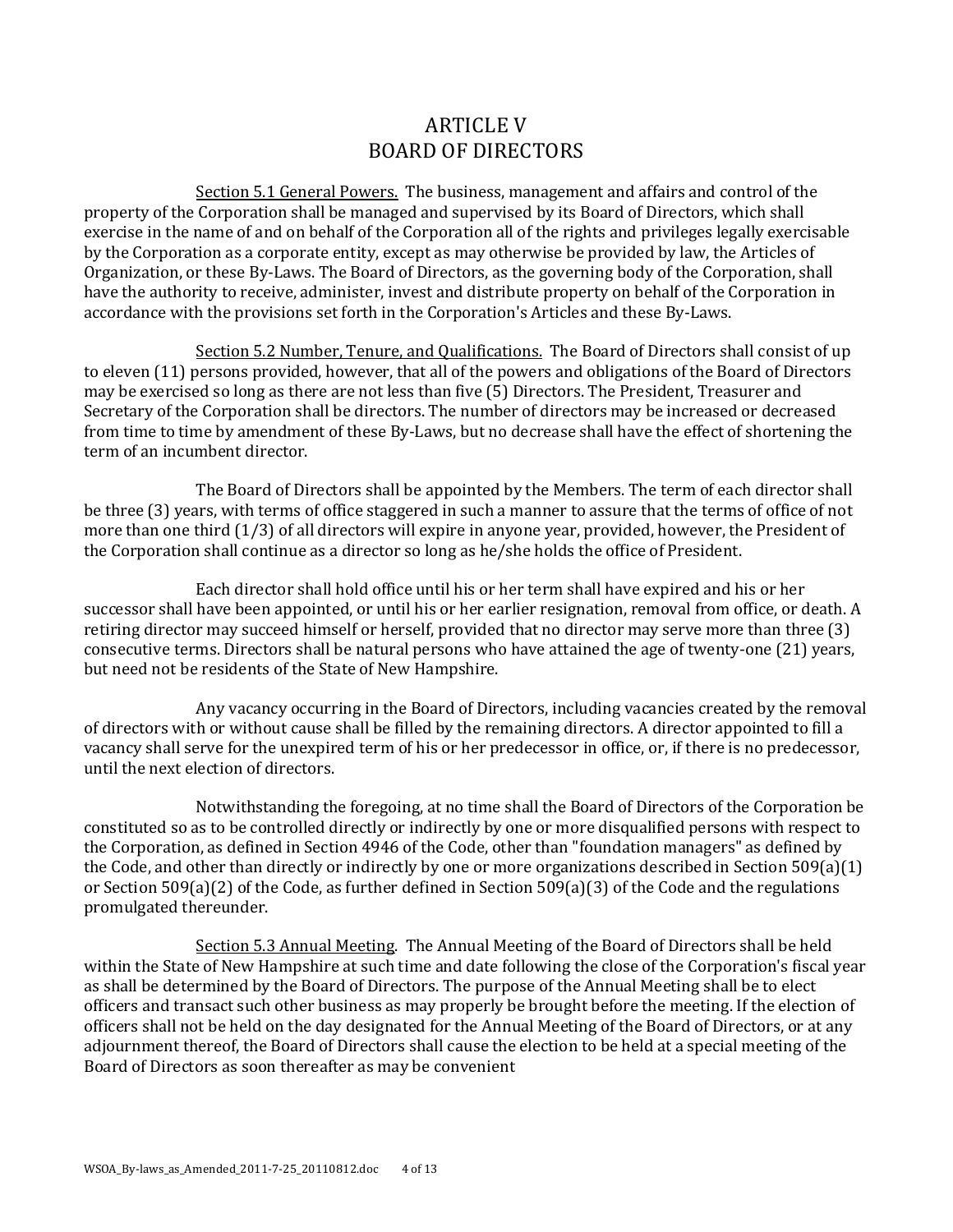Section 5.4 Regular Meetings. In addition to the Annual Meeting, the Board of Directors shall meet during each fiscal year at such times as shall from time to time be designated by the Board of Directors.

Section 5.5 Special Meetings. Special meetings of the Board of Directors may be called by the President, or at the request of any director. The President shall fix the time and place of any special meeting.

Section 5.6 Notices. Notice of any special meeting shall be given at least seven (7) business days prior thereto. The attendance of a director at a meeting shall constitute a waiver of notice of such meeting, except where a director attends a meeting for the express purpose of objecting to the transaction of any business because the meeting was not lawfully called or convened. The business to be transacted at, or the purpose of, any special meeting of the Board of Directors must be specified in the notice of such meeting and no other business shall be transacted at that meeting.

Section 5.7 Quorum. The presence of five (5) directors in office at a scheduled Directors Meeting shall constitute a quorum for the transaction of business at any meeting of the Board of Directors.

Section 5.8 Participation in Meeting. Each director shall be entitled to one (1) vote upon any matter properly submitted for a vote to the Board of Directors. The affirmative vote of a majority of the directors present at a meeting at which a quorum is present shall be the act of the Board of Directors, except as may otherwise be specifically provided by law, by the Articles, or by these By-Laws. Members of the Board of Directors absent from any meeting shall be permitted to vote at such meeting by written proxies. The members of the Board of Directors, or any committee designated by the Board of Directors, may participate in a meeting of the Board of Directors, or of such committee, by means of conference telephone or similar communications equipment at which all persons participating in the meeting can hear one another; and participation in a meeting pursuant to this provision shall constitute presence in person at such meeting. The directors shall furnish a copy of the minutes of the meetings of the Board of Directors in a timely manner.

Section 5.9 Actions Without a Meeting. Except for actions of the Executive Committee, hereby defined as the President, Secretary and Treasurer, in response to circumstances that require timely and thoughtful response that cannot be deferred until a quorum of Directors can be convened, any action required or permitted to be taken at a meeting by the Board of Directors, or by any committee thereof, may be taken without a meeting if all members of the Board of Directors or committee, as the case may be, consent in writing to taking such action without a meeting. If all members entitled to vote on the action shall consent in writing to taking such action without a meeting, the affirmative vote of the number of votes that would be necessary to authorize or take such action at a meeting shall be the act of the Board of Directors. The action must be evidenced by one (1) or more written consents describing the action taken, signed in one (1) or more counterparts by each member entitled to vote on the action, indicating each signing member's vote or abstention on the action taken. All such written consents and actions shall be filed with the minutes of the proceedings of the Board of Directors or committee. A consent signed under this Section shall have the same force and effect as a vote taken at a meeting of the Board of Directors, or any committee thereof, and may be described as such in any document.

When the Executive Committee meets in response to circumstances that require timely and thoughtful response that cannot be deferred until a quorum of Directors can be convened, the President will contact all the directors to inform them of the issues that required action and of any decisions made by the Executive Committee.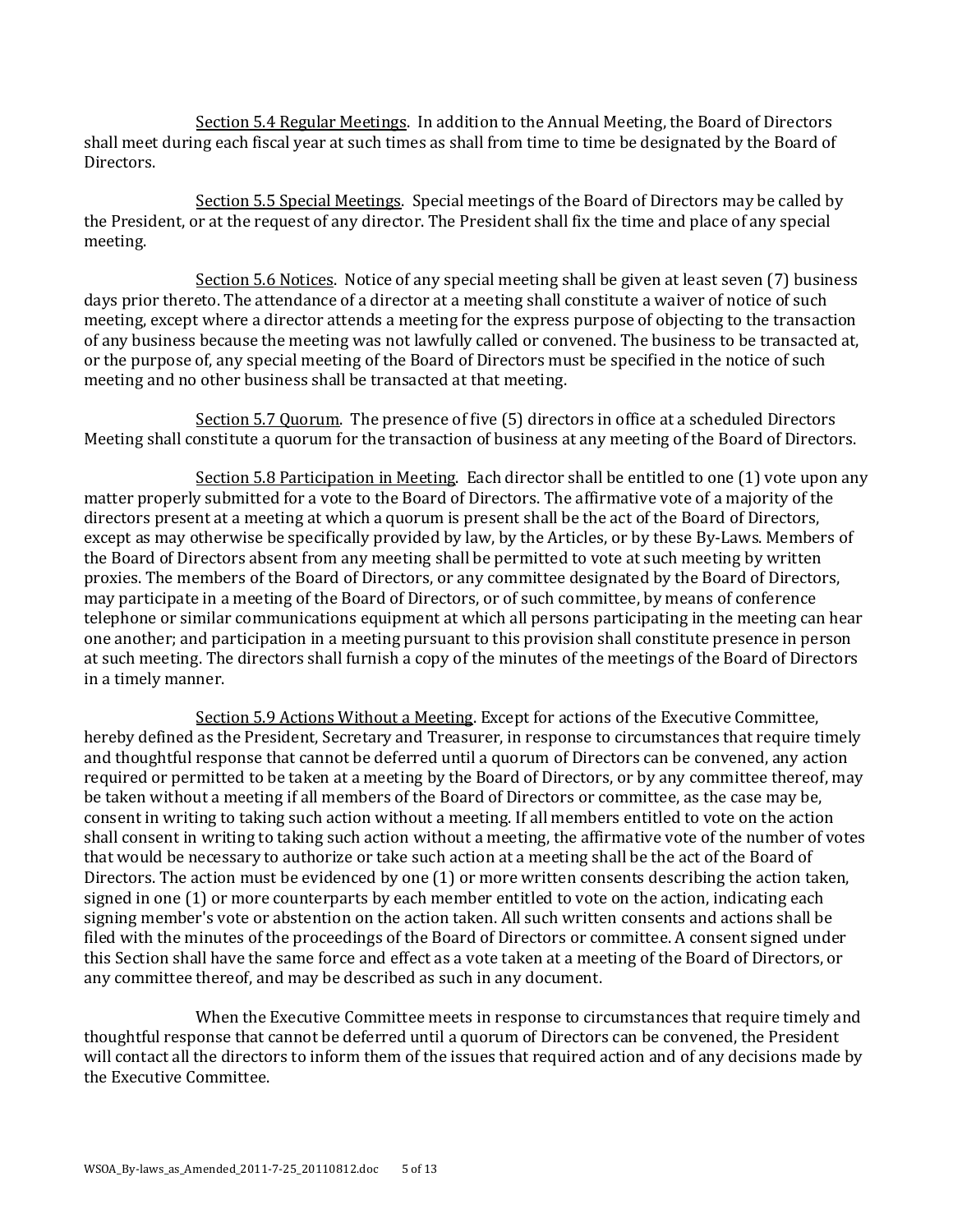Section 5.10 Compensation and Reimbursement of Expenses. No director shall be entitled to receive compensation for services rendered to the Corporation as a director, provided, however, each director may be paid his or her reasonable expenses directly related to the affairs of the Corporation upon approval by the Board of Directors and proper substantiation of such expenses.

Section 5.11 Presumption of Assent. A director of the Corporation who is present at a meeting of the Board of Directors at which action on any Corporation matter is taken shall be presumed to have assented to the action taken, unless his or her dissent shall be entered in the minutes of the meeting, or unless he or she shall file his or her written dissent to such action with the person acting as the secretary of the meeting before the adjournment thereof, or forward such dissent by registered mail to the Secretary of the Corporation immediately after the adjournment of the meeting. Such right to dissent shall not apply to a director who voted in favor of such action.

Section 5.12 Removal. Any director may be removed for cause or without cause by vote of a majority of the total number of directors in office, or by a majority vote of the Members. Removal of a director shall also constitute removal as an officer of the Corporation and as a member of all committees of the Board of Directors.

Section 5.13 Resignation. A director may resign his or her membership at any time by tendering his or her resignation in writing to the President or, in the case of the resignation of the President, to the Secretary. A resignation shall become effective upon the date specified in such notice or, if no date is specified, upon receipt of the resignation by the President or Secretary, as the case may be.

# ARTICLE VI **OFFICERS**

Section 6.1 Number. There shall be a President, a Treasurer and a Secretary of the Corporation, each of whom shall be elected in accordance with the provisions of this Article. The Board of Directors may also elect such other assistant officers, as the Board of Directors may from time to time deem necessary or appropriate. Any two or more offices may be held by the same person, except for the offices of President and Secretary.

Section 6.2 Elections and Term of Office. The officers of the Corporation shall be elected annually by the Board of Directors at its annual meeting for a term of one (1) year expiring immediately following the Annual Meeting of the Corporation and until his or her successor shall have been duly elected and qualified, or until his or her earlier death, resignation, or removal from office in the manner hereinafter provided. An officer may succeed himself or herself in his or her office.

Section 6.3 President. The President shall facilitate communication between members of the Board of Directors and the President; encouraging and facilitating long-range planning; monitoring the Board of Directors committees and members to ensure that they function effectively; and holding an exofficio membership in all committees. He or she shall, in general perform all of the duties, and have all of the authority; incident to the office of President of a corporation, and such other duties as may from time to time be prescribed by the Board of Directors.

Section 6.4 Secretary. The Secretary shall keep the minutes of the proceedings of the Board of Directors in one or more books provided for that purpose; see that all notices are duly given in accordance with the provisions of these By-Laws or as required by law; keep a register of the post office address of each member of the Board of Directors, which address shall be furnished to the Secretary by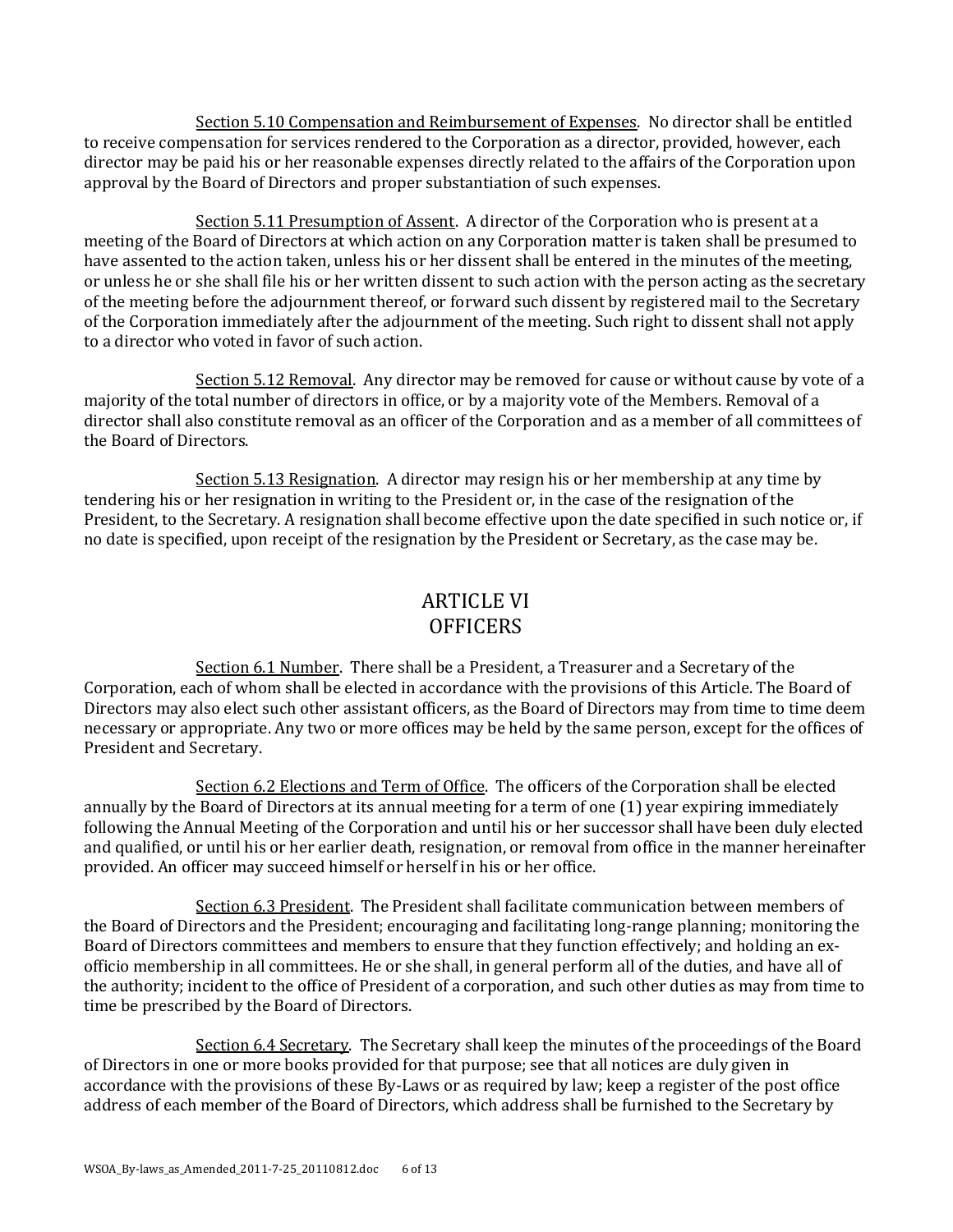each director; and in general perform all duties incident to the office of Secretary and such other duties as may from time to time be assigned to him or her by the President or by the Board of Directors.

Section 6.5 Treasurer. The Treasurer shall have charge and custody of, and be responsible for, all funds and securities of the Corporation; receive and give receipts for monies due and payable to the Corporation from any source whatsoever, and deposit all such monies in the name of the Corporation in such banks, trust companies, or other depositories as shall be selected in accordance with the provisions of Article VIII of these By-Laws; disburse the funds of the Corporation in accordance with the directives of the Board of Directors, taking proper vouchers for such disbursements, and render to the Board of Directors, at its Annual Meeting and at such other times as may be requested by the Board of Directors, an accounting of all the transactions of the Treasurer and of the financial condition of the Corporation; and in general perform all duties incident to the office of Treasurer and such other duties as may from time to time be assigned to him or her by the President or by the Board of Directors.

Section 6.6 Removal. Any member of the Board of Directors removed from office pursuant to Section 5.13 shall be automatically removed as an officer. The Board of Directors may by a majority vote remove any officer when, in its judgment, the best interests of the Corporation will be served thereby.

Section 6.7 Vacancies. A vacancy in any office, because of death, resignation, removal, disqualification, or otherwise, may be filled by a majority vote of the Board of Directors.

Section 6.8 Resignation. An officer may resign his or her office at any time by tendering his or her resignation in writing to the President or, in the case of the resignation of the President, to the Secretary. A resignation shall become effective upon the date specified in such notice, or, if no date is specified, upon receipt of the resignation by the President or the Secretary as the case may be.

# ARTICLE VII **COMMITTEES**

Section 7.1 Standing Committees. The Board of Directors may maintain such standing committees as it may determine from time to time to be necessary or desirable for its proper functioning. Such committees shall be under the control and serve at the pleasure of the

Board of Directors, shall have charge of such duties as may be assigned to them by the Board of Directors or these By-Laws, shall maintain a permanent record of their actions and proceedings, and shall regularly submit a report of their actions to the Board of Directors or his or her designee, shall serve on each committee as an ex-officio member. Such standing committees shall have such authority as the Board of Directors may stipulate, except that no committee shall have the authority of the Board of Directors with respect to those matters delineated in Section 5.2 above.

Section 7.2 Ad Hoc Committees. The President, with the approval of the Board of Directors, may from time to time create such ad hoc committees, as the President believes necessary or desirable to investigate matters or advise the Board of Directors. Ad hoc committees shall limit their activities to the accomplishment of the tasks for which created and shall have no power to act except as specifically conferred by resolution of the Board of Directors. Such committees shall operate until their tasks have been accomplished or until earlier discharged by the Board of Directors.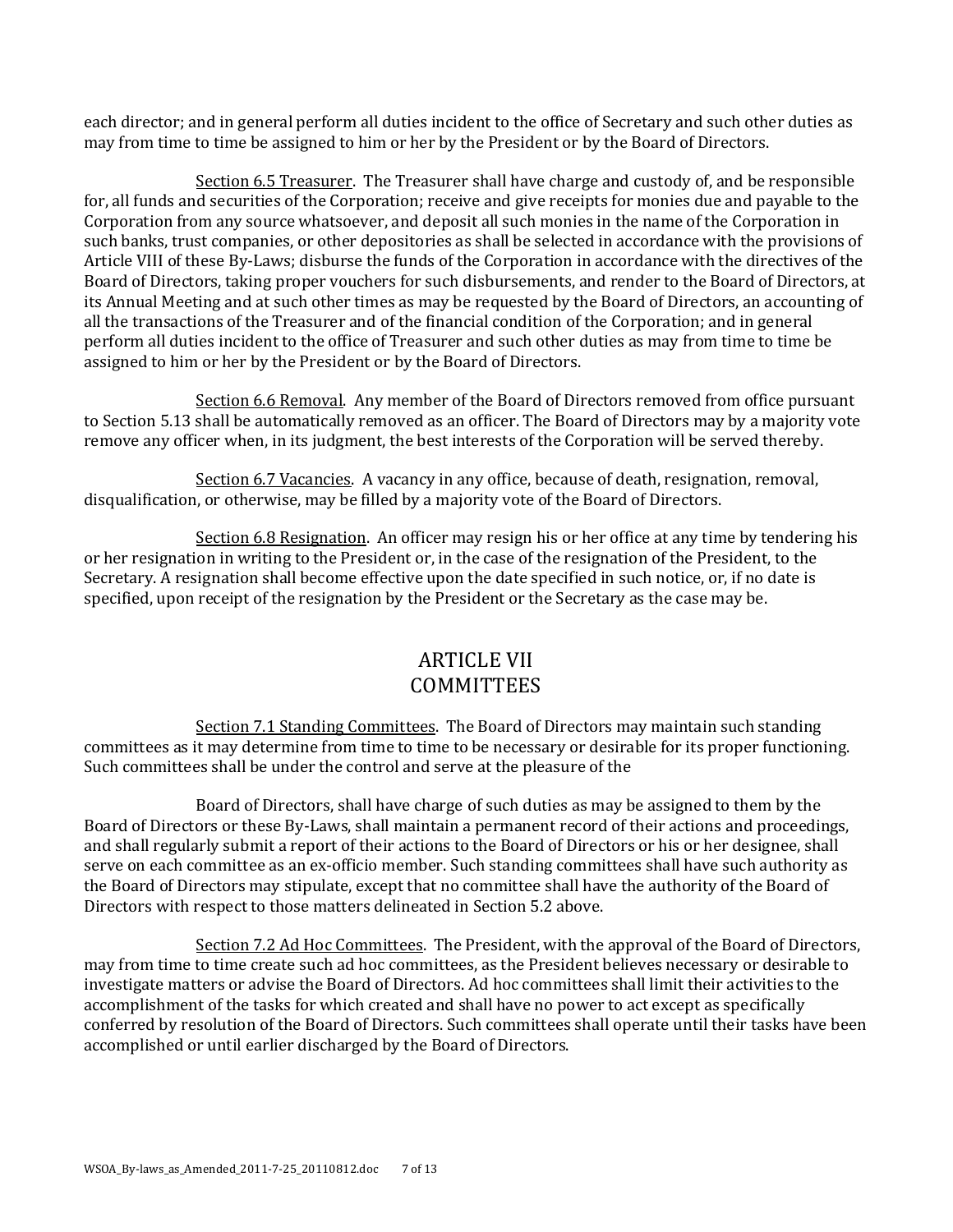# ARTICLE VIII CONTRACTS, LOANS, CHECKS, DEPOSITS, INVESTMENTS

Section 8.1 Contracts and Employment of Agents. The Board of Directors may authorize any director, officer, or agent to enter into any contract, or execute and deliver any instrument, in the name of and on behalf of the Corporation. The Board of Directors shall be specifically authorized, in its sole discretion, to employ and to pay the compensation of such agents, accountants, custodians, experts, consultants and other counsel, legal, investment, or otherwise, as the Board of Directors shall deem advisable, and to delegate discretionary powers to, and rely upon infonl1ation furnished by, such individuals or entities. Such authority may be general or confined to specific instances.

Section 8.2 Loans. No loans shall be contracted on behalf of the Corporation, and no evidences of indebtedness shall be issued in its name, unless authorized by a resolution of the Board of Directors. Such authority may be general or confined to specific instances.

Section 8.3 Checks, Drafts, etc. All checks, drafts, or other orders for the payment of money, notes, or other evidences of indebtedness issued in the name of the Corporation shall be signed by such officer or officers, agent or agents, of the Corporation, and in such manner, as shall from time to time be determined by resolution of the Board of Directors.

Section 8.4 Deposits. All funds of the Corporation not otherwise employed shall be deposited from time to time to the credit of the Corporation with such banks, trust companies, brokerage accounts, investment managers, or other depositaries as the Board of Directors may from time to time select.

Section 8.5 Investment Authority. The Board of Directors shall be authorized to retain assets distributed to the Corporation, even though such assets may constitute an over-concentration in one or more similar investments. Further, the Board of Directors shall have the authority to make investments in unproductive property, or to hold unproductive property to the extent necessary until it can be converted into productive property at an appropriate time, provided the retention of such property is in the best interest of the Corporation and does not in any way jeopardize the tax-exempt status of the Corporation. In all events, however, the Corporation shall make investments of charitable gifts, endowment funds and similar assets in accordance with the terms of the Corporation's Articles, these By-Laws, internal policies and guidelines approved by the Board of Directors, and New Hampshire law.

# ARTICLE IX STANDARDS OF CONDUCT

Section 9.1 Standards of Conduct. A director or an officer of the Corporation shall discharge his or her duties as a director or as an officer, including duties as a member of a committee:

(a) In good faith;

(b) With the care an ordinarily prudent person in a like position would exercise under similar circumstances; and

(c) In a manner he or she reasonably believes to be in the best interest of the Corporation.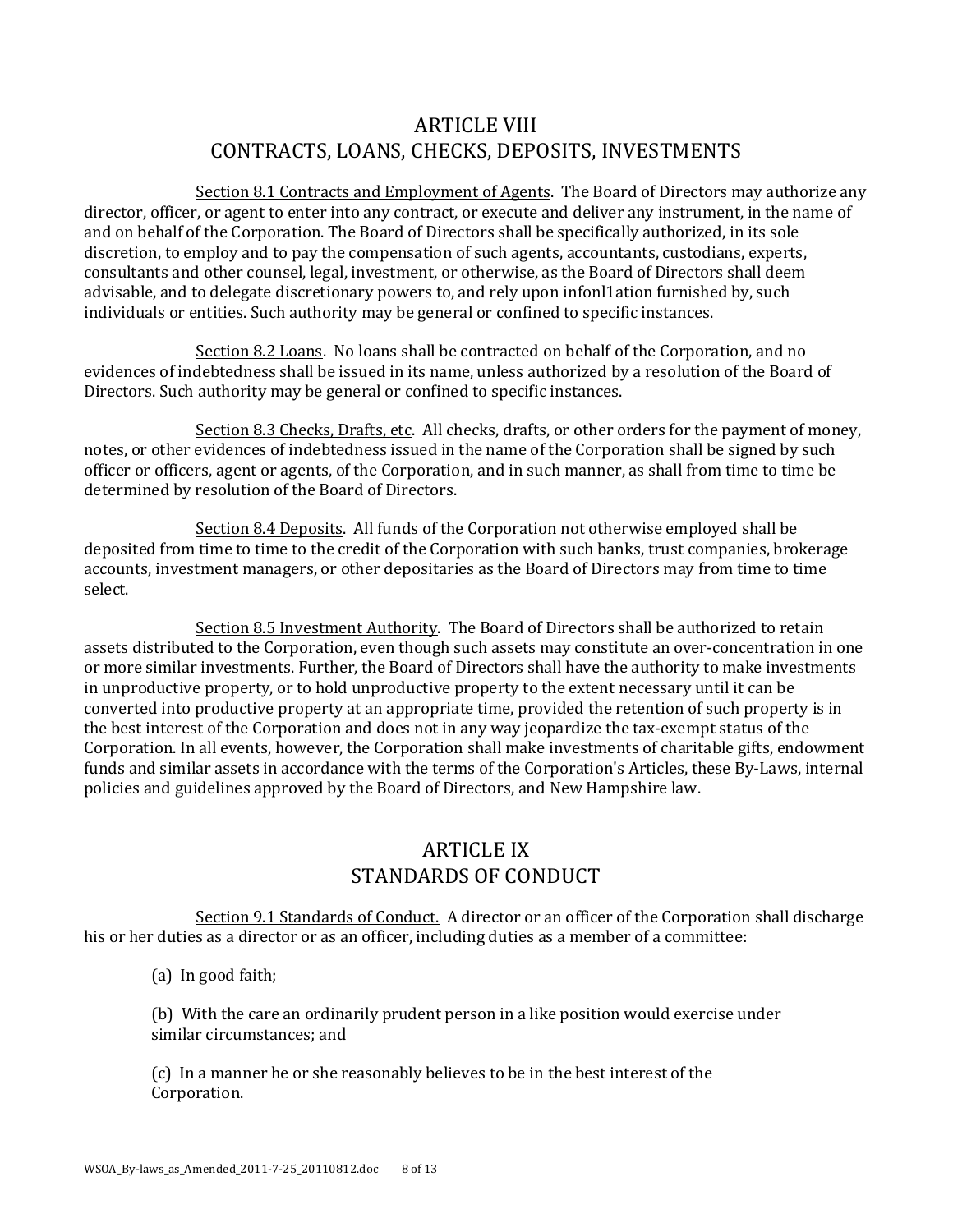Section 9.2 Reliance on Third Parties. In discharging his or her duties, a director or officer is entitled to rely on information, opinions, reports, or statements, including financial statements and other financial data, if prepared or presented by:

(a) One or more officers or employees of the Corporation whom the director or officer reasonably believes to be reliable and competent in the matters presented;

(b) Legal counsel, public accountants, or other persons as to matters the director or officer reasonably believes are within the person's professional or expert competence; or

(c) With respect to a director, a committee of the Board of Directors of which the director is not a member, as to matters within its jurisdiction, if the director or officer reasonably believes the committee merits confidence.

Section 9.3 Bad Faith. A director or officer is not acting in good faith if he or she has knowledge concerning the matter in question that makes reliance otherwise permitted by Section 9.2 unwarranted.

Section 9.4 Exclusion from Liability. A director or officer is not liable for any action taken, or any failure to take action, as a director or officer, if he or she performs the duties of his or her office in compliance with the provisions of this Article, or if he or she is immune from suit under the provisions of the Act. No repeal or modification of the provisions of this Section 9.4, either directly or by the adoption of a provision inconsistent with the provisions of this Section, shall adversely affect any right or protection, as set forth herein, existing in favor of a particular individual at the time of such repeal or modification.

Section 9.5 Prohibition on Loans. No loans or guarantees shall be made by the Corporation to its directors or officers. Any director who assents to or participates in the making of any such loan shall be liable to the Corporation for the amount of such loan until the repayment thereof.

# ARTICLE X CONFLICTS OF INTEREST

Section 10.1 General. A conflict of interest transaction is a transaction with the Corporation in which a director or officer of the Corporation has a direct or indirect interest. A director or officer of the Corporation has an indirect interest in a transaction if, but not only if, he or she is a party to the transaction with another entity in which the director or officer has a material interest, or of which the director or officer is a general partner, director, officer, or trustee. A conflict of interest transaction is not voidable or the basis for imposing liability on the director or officer if the transaction was fair at the time it was entered into, or if the transaction is approved as provided in Section 10.2.

Section 10.2 Manner of Approval. A transaction in which a director or officer of the Corporation has a conflict of interest may be approved if:

(a) The material facts of the transaction and the interest of the director or officer were disclosed or known to the Board of Directors, or to a committee consisting entirely of members of the Board of Directors, and the Board of Directors or such committee authorized, approved, or ratified the transaction; or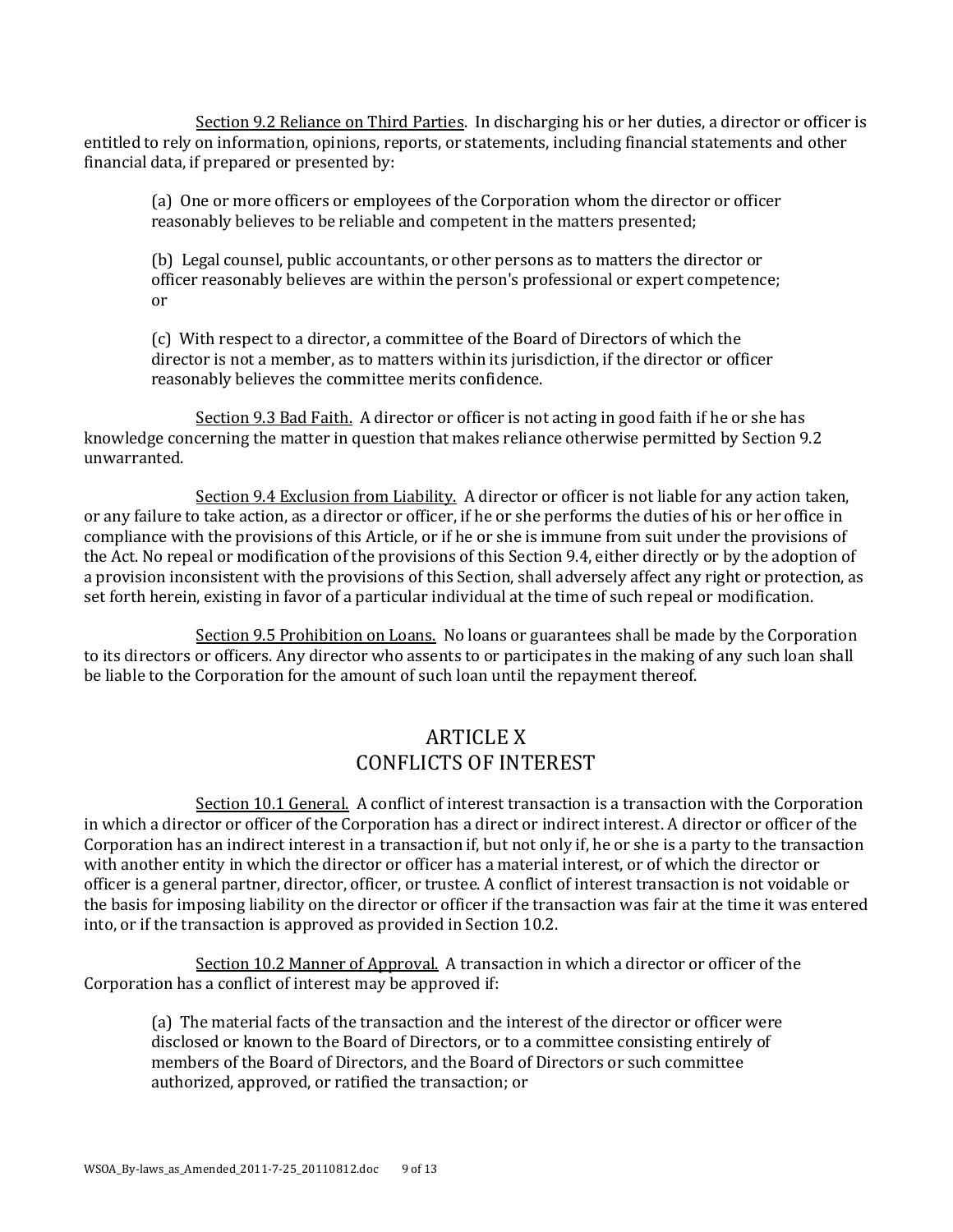(b) Approval is obtained from the Attorney General of the State of New Hampshire, or from a court of record having equity jurisdiction in an action in which the Attorney General is joined as a party.

Section 10.3 Quorum Requirements. For purposes of Section 10.2, a conflict of interest transaction is authorized, approved, or ratified if it receives the affirmative vote of a majority of the members of the Board of Directors, or of a committee consisting entirely of members of the Board of Directors, who have no direct or indirect interest in the transaction; but a transaction may not be authorized, approved, or ratified under this Article by a single director. A quorum is present for the purpose of taking action under this Article if a majority of the members of the Board of Directors who have no direct or indirect interest in the transaction vote to authorize, approve, or ratify the transaction. The presence of, or vote cast by, a director with a direct or indirect interest in the transaction does not affect the validity of any action taken under subsection 1O.2(a) if the transaction is otherwise approved as provided in Section 10.2.

# ARTICLE XI INDEMNIFICATION AND ADVANCEMENT OF EXPENSES

Section 11.1 Mandatory Indemnification of Directors and Officers. To the maximum extent permitted by the provisions of New Hampshire law, as amended from time to time (provided, however, that if an amendment to the law in any way limits or restricts the indemnification rights permitted by law as of the date hereof, such amendment shall apply only to the extent mandated by law and only to activities of persons subject to indemnification under this Section which occur subsequent to the effective date of such amendment), the Corporation shall indemnify and advance expenses to any person who is or was a director or officer of the Corporation, or to such person's heirs, executors, administrators and legal representatives, for the defense of any threatened, pending, or completed action, suit or proceeding, whether civil, criminal, administrative, or investigative, and whether formal or informal (any such action, suit or proceeding being hereinafter referred to as the "Proceeding"), to which such person was, is or is threatened to be made, a named defendant or respondent, which indemnification and advancement of expenses shall include counsel fees actually incurred as a result of the Proceeding or any appeal thereof, reasonable expenses actually incurred with respect to the Proceeding, all fines (including the imposition of a tax under Section 4958 of the Code but excluding any action by or in the right of the Corporation), judgments, penalties and amounts paid in settlement thereof, subject to the following conditions:

(a) The Proceeding was instituted by reason of the fact that such person is or was a director or officer of the Corporation; and

(b) The director or officer conducted himself or herself in good faith, and he or she reasonably believed (i) in the case of conduct in his or her official capacity with the Corporation, that his or her conduct was in its best interest; (ii) in all other cases, that his or her conduct was at least not opposed to the best interests of the Corporation; and (iii) in the case of any criminal proceeding, that he or she had no reasonable cause to believe his or her conduct was unlawful. The termination of a proceeding by judgment, order, settlement, conviction, or upon a plea of *nolo contendere* or its equivalent is not, of itself, determinative that the director or officer did not meet the standard of conduct herein described.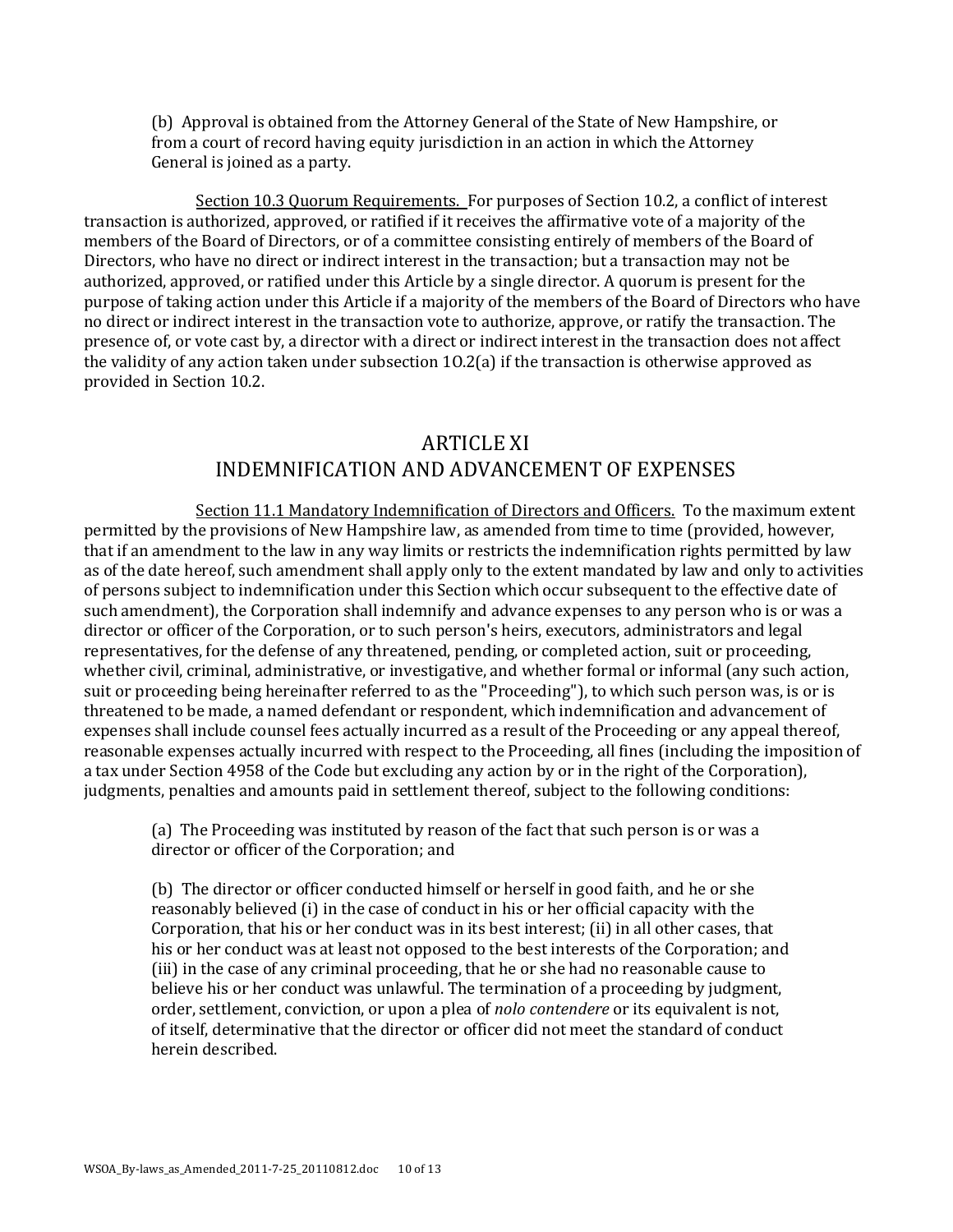Section 11.2 Permissive Indemnification of Employees and Agents. The Corporation may, to the maximum extent permitted by the provisions of New Hampshire law, as amended from time to time (provided, however, that if an amendment to the law in any way limits or restricts the indemnification rights permitted by law as of the date hereof, such amendment shall apply only to the extent mandated by law and only to activities of persons subject to indemnification under this Section which occur subsequent to the effective date of such amendment), indemnify and advance expenses in a Proceeding to any person who is or was an employee or agent of the Corporation, and persons who serve at its request as directors, officers, employees or other agents of another organization, or who serve with respect to any employee benefit plan or in each case to such person's heirs, executors, administrators and legal representatives, to the same extent as set forth in Section 11.1 above, provided that the Proceeding was instituted by reason of the fact that such person is or was an employee or agent of the Corporation or acted in any of the positions so listed above at the request of the Corporation and met the standards of conduct set forth in subsection 11.1(b) above. The Corporation may also indemnify and advance expenses in a Proceeding to any person who is or was an employee or agent of the Corporation to the extent, consistent with public policy, as may be provided by the Articles, by these By-Laws, by contract, or by general or specific action of the Board of Directors.

Section 11.3 Non-Exclusive Application. The rights to indemnification and advancement of expenses set forth in Sections 11.1 and 11.2 above are contractual between the Corporation and the person being indemnified, and his or her heirs, executors, administrators and legal representatives, and are not exclusive of other similar rights of indemnification or advancement of expenses to which such person may be entitled, whether by contract, by law, by the Articles, by a resolution of the Board of Directors, by these By-Laws, or by an agreement with the Corporation providing for such indemnification, all of which means of indemnification and advancement of expenses are hereby specifically authorized.

Section 11.4 Non-Limiting Application. The provisions of this Article XI shall not limit the power of the Corporation to pay or reimburse expenses incurred by a director, officer, employee, or agent of the Corporation in connection with such person's appearing as a witness in a Proceeding at a time when he or she has not been made a named defendant or respondent to the Proceeding.

Section 11.5 Prohibited Indemnifications. Notwithstanding any other provision of this Article XI, the Corporation shall not indemnify or advance expenses to or on behalf of any director, officer, employee, or agent of the Corporation, or such person's heirs, executors, administrators or legal representatives:

(a) If a judgment or other final adjudication adverse to such person establishes his or her liability for any breach of the duty of loyalty to the Corporation, for acts or omissions not in good faith or which involve intentional misconduct or a knowing violation of law; or

(b) In connection with a Proceeding by or in the right of the Corporation in which such person was adjudged liable to the Corporation; or

(c) In connection with any other Proceeding charging improper personal benefit to such person, whether or not involving action in his or her official capacity, in which he or she was adjudged liable on the basis that personal benefit was improperly received by him or her.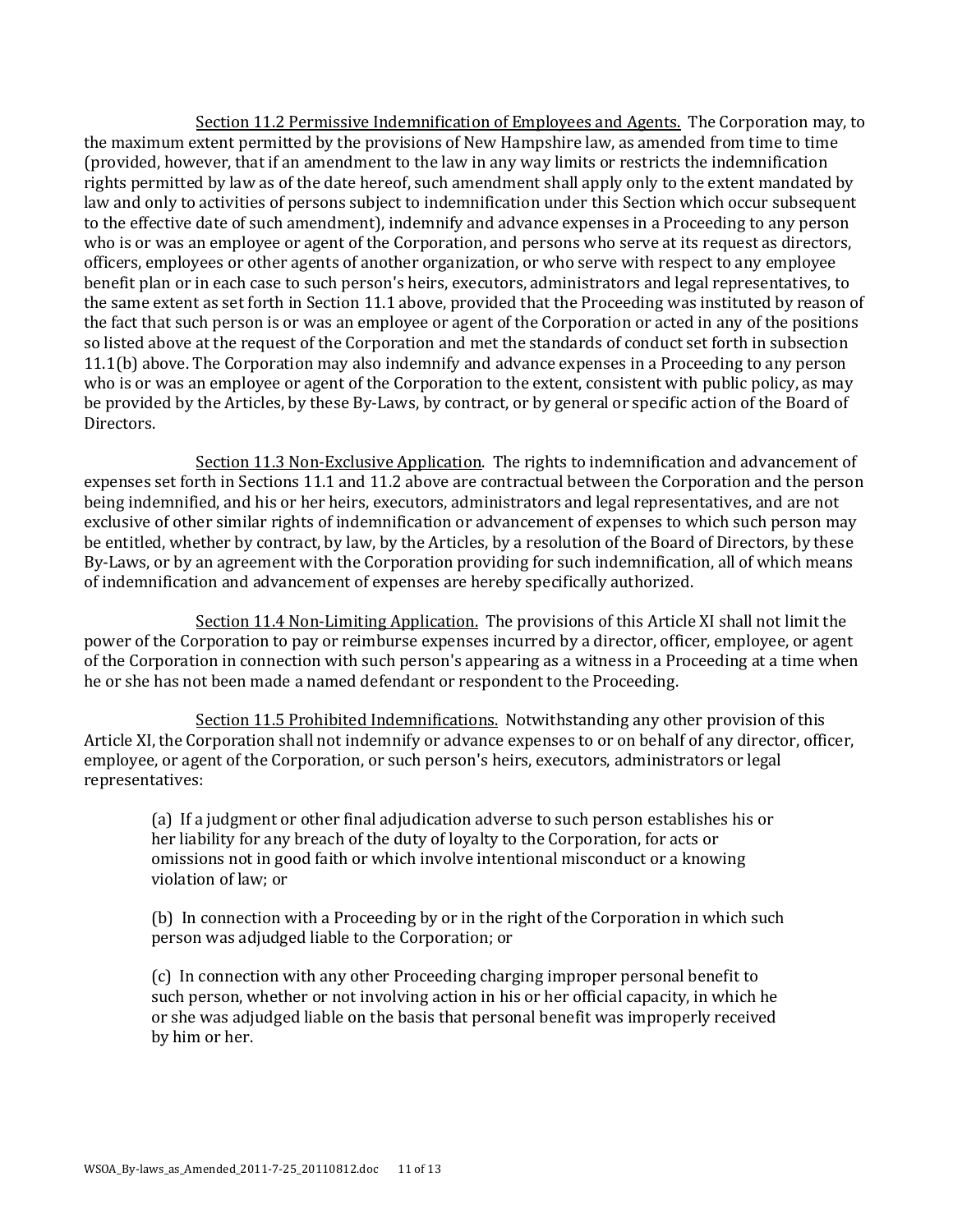Section 11.6 Repeal or Modification Not Retroactive. No repeal or modification of the provisions of this Article XI, either directly or by the adoption of a provision inconsistent with the provisions of this Article, shall adversely affect any right or protection, as set forth herein, existing in favor of a particular individual at the time of such repeal or modification.

#### ARTICLE XII NOTICES AND WAIVER OF NOTICE

The notices provided for in these By-Laws shall be communicated in person, by telephone, facsimile, E-mail, or by mail or private carrier. Written notice is effective at the earliest of (a) receipt, (b) five (5) days after its deposit in the United States mail, if mailed correctly addressed and with first-class postage affixed thereon, or (c) on the date shown on the return receipt, if sent by registered or certified mail, return receipt requested, and the receipt is signed by or on behalf of the addressee. Whenever any notice is required to be given to any director, officer, or committee member of the Corporation under the provisions of the Articles, these By-Laws, or New Hampshire law, a waiver thereof in writing signed by the person or persons entitled to such notice, whether before or after the time stated therein, shall be deemed equivalent to the giving of such notice.

## ARTICLE XIII FISCAL YEAR

The fiscal year of the Corporation shall end on the last day of June, or on such other date as may be fixed from time to time by the Board of Directors, or as required by law.

#### ARTICLE XIV AMENDMENTS

These By-Laws and the Articles may be altered, amended, or repealed, and a new Articles or By-Laws adopted**, except to the extent that such alteration, amendment, or repeal is inconsistent with Article XV hereof**, (a) upon the affirmative vote of two-thirds (2/3) of the Members present at any annual, regular, or special meeting, or (b) by a majority vote of the Directors**, or (c) by mailed ballot and upon the affirmative vote of two-thirds (2/3) of ballots returned by mail, postmarked no later than twenty (20) days after the postmark of the notice of the amendments and ballot**.

# ARTICLE XV EXEMPT STATUS

The Corporation has been organized and will be operated exclusively for exempt purposes within the meaning of Section 501(c)(3) of the Code and, as such, will be exempt from taxation under Section 501(a) of the Code and will not be a private foundation by reason of Section 509(a)(3). Any provision of these By-Laws or of the Articles which would in any manner adversely affect the Corporation's tax exempt status or its status as an organization described in Section 501(c)(3) of the Code shall be void and shall be deleted or modified as necessary to comply with all applicable federal and state requirements